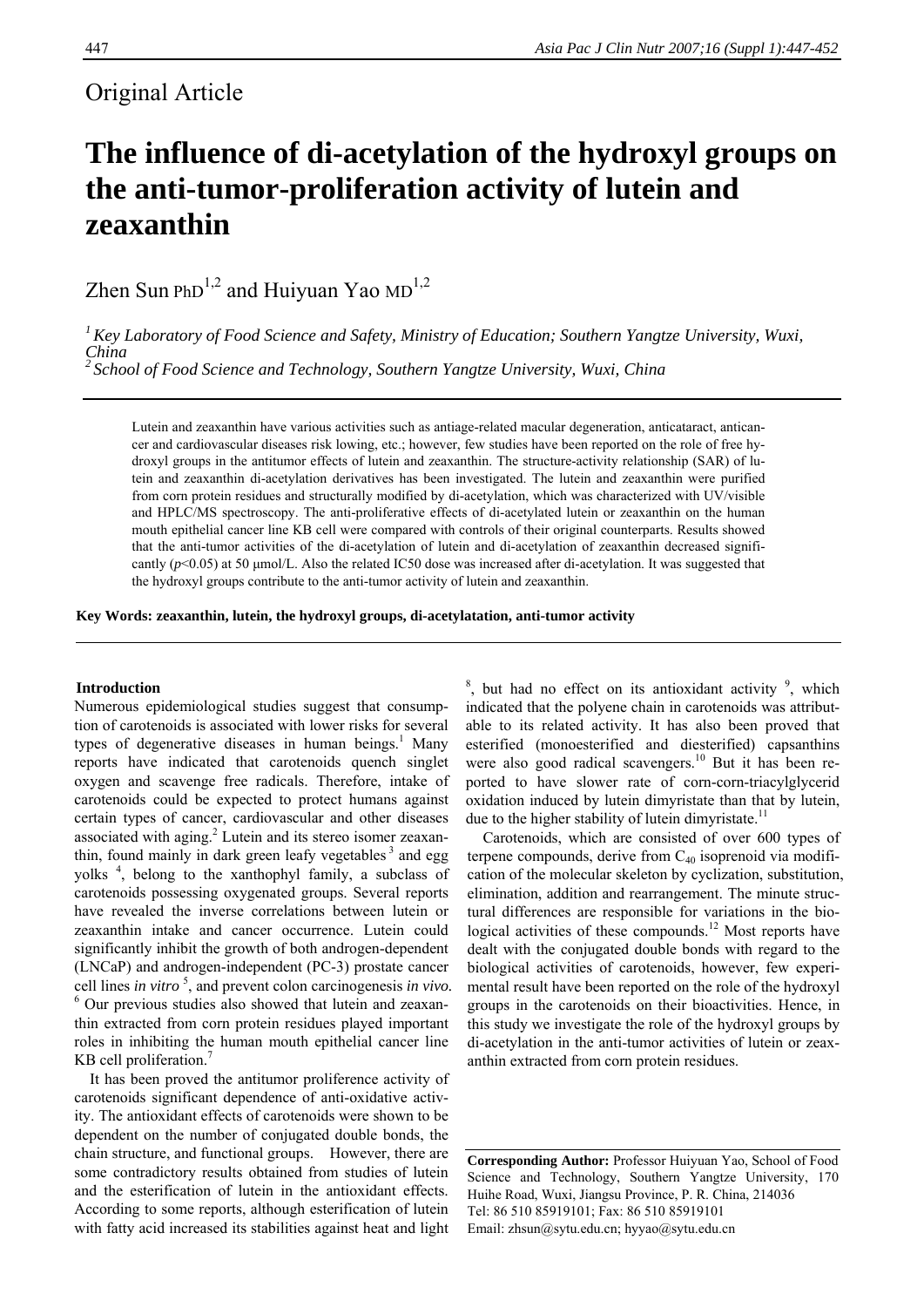#### **Materials and methods**  *Design*

In this study, the -OHs of lutein or zeaxanthin molecular structures were di-acetylated by chemical methods, and the anti-tumor-proliferation effects of lutein or zeaxanthin di-acetylated derivatives were compared with their natural forms.

#### *Samples*

Lutein and zeanxanthin were isolated from raw corn protein residues provided by Zhumadian Pharmaceuticals Factory, Henan Province (P.R. China). The raw corn protein residues were extracted with 100% ethyl alcohol. The extract was dried in a rotary evaporator, dissolved in acetone, and then filtered through anhydrous sodium sulfate. The filtrate was applied onto preparative TLC (immobilized phase: magnesium oxide; eluant: petroleum ether/acetone 65:35 (v:v)). The purity of the lutein and zeaxanthin was identified at >90% and 85% by HPLC, respectively. The purified samples were vacuum dried and stored in the dark at -20℃ for use within two weeks.

# *Preparation of lutein-3, 3'-diacetate and zeaxanthin-3, 3' diacetate*

Freshly distilled  $Ac_2O(2 \text{ ml})$  was added to the zeaxanthin or lutein solution (163 mg in 6ml pyridine) in a threenecked round-bottom flasks with a magnetic stirrer, a septum and an inlet for  $N_2$ , and the reaction mixture with the crystals of 4-(dimethylamino) pyridine was stirred under reflux at room temperature for 12 h, then cooled and poured into ice water. The resulting crystalline residue precipitate was further purified by preparative TLC (ethyl acetate/hexane 1:5) to give red crystals. The modified product thus obtained was characterized by HPLC-MASS<sup>13</sup>.The reactions flow charts are shown in Fig 1 and Fig 2.

#### *HPLC-ESI-MS*

10 μL sample solution, filtered through a 0.22 μm filter, was injected into the HPLC system (ZMD4000, Waters, America) coupled with  $C_8$  column (symmetry  $2.1 \times 150$ mm). The mobile phase was 15% methanol (A) and 100% methanol (B) solvent with a flow rate 0.9 ml/min at 35℃, with a gradient from 0% to 100% of B in 20 min. And the detection wavelength of UV/Vis detector was 450nm.

Mass spectroscopy was conducted using following

conditions: ESI method; capillary tube voltage: 4.3kV; cone voltage: 60V; ion source temperature: 100℃; and solvent removal temperature: 250℃.

#### *Cell culture*

The human mouth epithelial cancer line KB cell obtained from the Shanghai Institute of Cell Biology (P. R. China) was maintained at 37℃ in a humidified atmosphere with  $5\%$  CO<sub>2</sub>. The medium is composed of RPMI 1640 (Gibco) supplemented with 10% heat-inactivated fetal bovine serum (FBS), 100 U/mL penicillin and 100 μg/ml streptomycin. Cells were passaged twice weekly and routinely examined for mycoplasma contamination.

# *Antiproliferation effects of the samples on KB cells (MTT assay)*

The inhibition rate of the samples was determined by MTT assay <sup>14</sup> using the microculture tetrazolium method. Briefly, 5000 cells in logarithmic growth-phase were seeded in 100μL medium in each well of 96-well flatbottomed microtiter plates (Coster). Lutein, zeaxanthin and their modified products were added at various concentrations to each group in sextuple wells respectively. The final concentration of solvent (ethanol) in the culture medium was  $\leq 1\%$ , and the culture medium supplemented with fresh samples was added at 24h, 48h respectively, to replace the used culture medium. At 48 h, 72 h MTT labeling mixture (SIGMA) was added and cells were further incubated for 4 h. All culture medium supernatant was removed from wells and replaced with 100 μL of DMSO. Following thorough solublization, the absorbance (*A*-value) of each well was measured at 570 nm using a microplate (ELISA) reader (Multiskan MK3 Thermo Labsystems CA). All experiments were performed in triplicate. Cell inhibitory rate was calculated according to the formula as follows: Inhibitory rate  $= [(A \text{ value of control})]$ group −A value of treated group)/A value of control group]  $\times$ 100. The IC<sub>50</sub> of the various samples, defined as the concentration of compound that causes 50% inhibition ratio of the tumor cell tested in 48 h and 72 h, was calculated.

# *Morphological studies of KB cells treated with the samples*

The cultures of the KB cells in 6-well plates (Costar), after exposure to the various samples at concentrations of 40 or 50 μg/ml for 48 h, were washed twice with PBS at



 **Figure 2.** Reaction for Preparation of Zeaxanthin Diacetate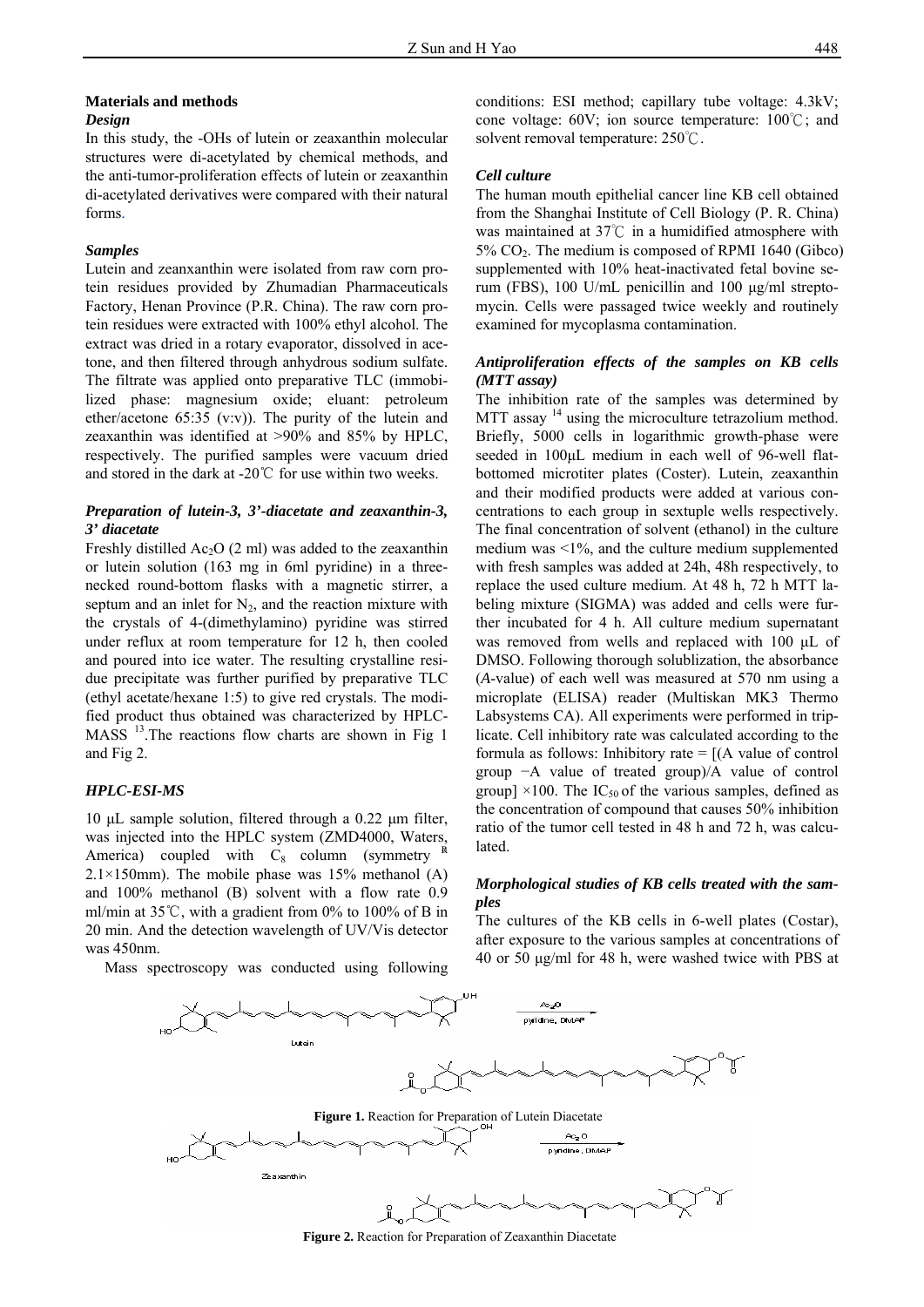

**Figure 3.** The UV-Visible absorption spectra of lutein-3-3'-diyl diacetate and zeaxanthin-3-3'-diyl diacetate (in alcohol)

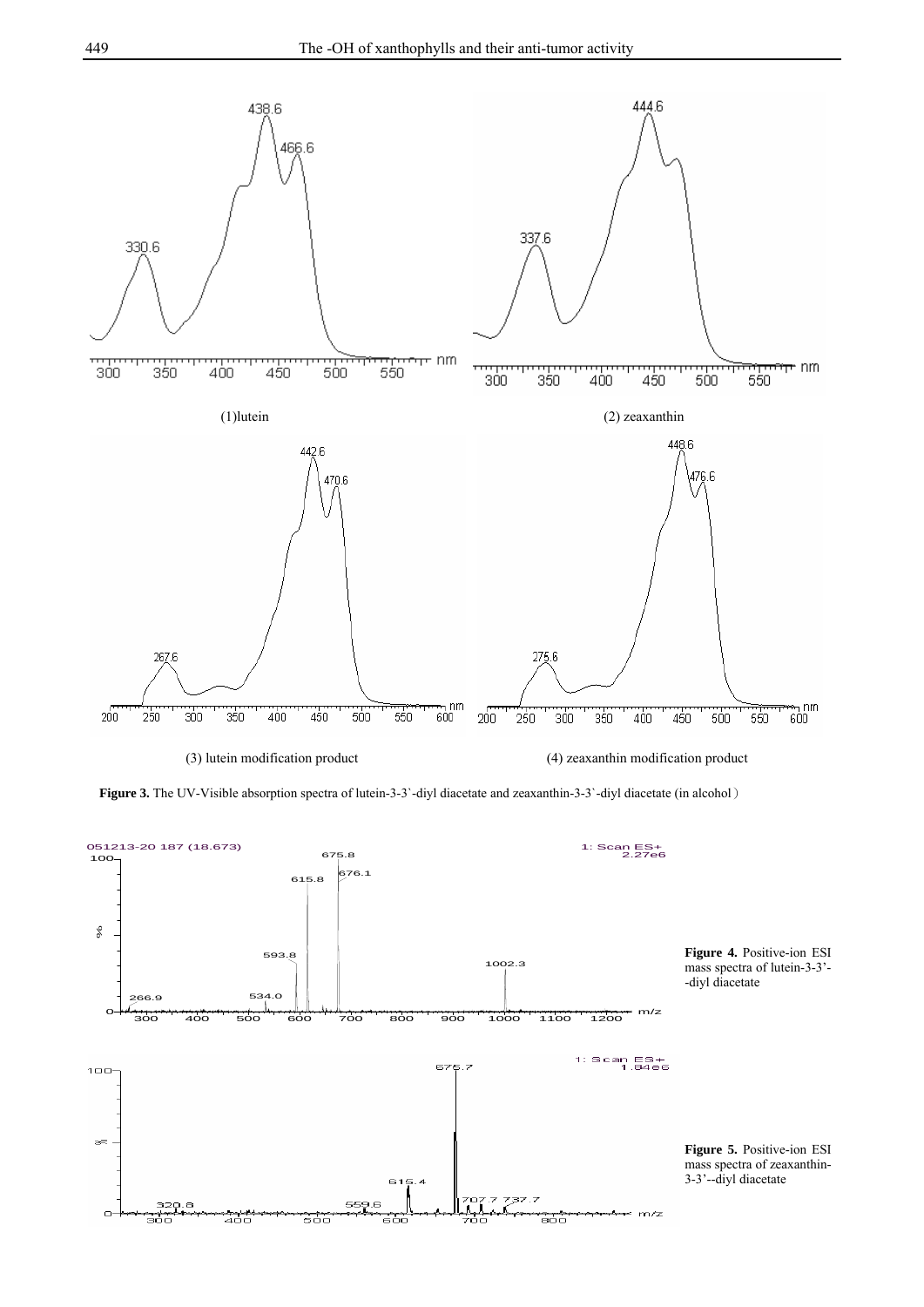room temperature. After washing with PBS, the morphological changes were observed using phase contrast microscope (Olympus, Tokyo, Japan) at 200×.

# *Statistical analysis*

Microsoft office excel 2003 statistical analysis software was used for statistical analysis. Data are expressed as means  $\pm$  SD. *t*-test was used to identify significance of treatment effects on cell proliferation  $(p<0.05)$ .

#### **Results**

#### *UV/Visible spectra comparisons between lutein, zeaxanthin and their derivates*

The UV/Visible absorbance of the di-acetylated products of lutein and zeaxanthin were presented in Fig 3. The shapes of wavelength of the di-acetylated lutein and diacetylated zeaxanthin were similar to those of original controls; however, their maximum absorption wavelengths were 442.6 nm and 448.6nm, respectively, which little shift from the original samples  $15$ , which indicated that the di-acetylating reaction of lutein and zeaxanthin have been conducted.

# *HPLC/Mass Spectroscopy of the di-acetylated lutein and di-acetylated zeaxanthin*

Positive-ion ESI mass spectra of lutein and zeaxanthin showed a strong peak at *m*/*z* 568.6 (data not shown) that is consistent with the  $(M+H)^+$  ion of the compound. Whereas the peak at *m*/*z* 568.6 disappeared and peaks at *m*/*z* 676.1 [M+23+1, M+H+Na], 675.8[M+23、M+Na] and 1002.3[M+1/2 M+ Na +H] (Fig 4), 675.7[M+23, M+Na] (Fig 5) appeared in the mass spectra of the di-

**Table 1.** IC<sub>50</sub> of KB cells by lutein or zeaxanthin or their modification products  $(\mu \text{ mol/L})$ 

|     | lut  | di-lut | zea  | di-zea |
|-----|------|--------|------|--------|
| 48h | 1.0  | 0.4    | 60.9 | 89.6   |
| 72h | 53 5 | ∼ ∩ר   | 36.5 |        |

acetylated products, which mean that the di-acetylation derivatives of lutein and zeaxanthin, namely, lutein-3-3' diyl diacetate (molecular weight 652.7) and zeaxanthin-3- 3'--diyl diacetate (molecular weight 652.8), were obtained. Purities of the two di-acetylation derivatives were revealed by HPLC at 87.37% and 79.06%, respectively.

# *Effects on morphology of KB cells by lutein, zeaxanthin and their derivates*

The morphological examinations of the KB cells treated with or without lutein, zeaxanthin and their derivates were illustrated using phase contrast microscopy. The control group cells showed a typical polygonal and cobblestone monolayer appearance. Significant decrease of the number of KB cells treated with high concentration of samples for 48 h was observed compared to the control group. Furthermore, the cells treated with samples for 48 h appeared as round-shaped cells poorly adhered to the culture flasks (Fig 6).

# *Cell inhibitory rate caused by lutein, zeaxanthin and their derivates*

Both lutein and zeaxanthin derivatives at low contentrations (20, 30 μmol/L at 48 h) had lower inhibitory rate against KB cells compared with their corresponding natural conterpart, but at higher concentrations (40, 50 μmol/L at 48 h), especially at 50 μmol/L at 48 h, had more significant inhibitory effects on proliferation of KB cells. The inhibitory rate was raised with increase of lutein and zeaxanthin concentration, with the highest inhibition  $(64.2\%)$  observed in the KB cell line at 50 µmol/L zeaxanthin  $(p < 0.05)$  (Fig 7).

After 72 h of culturing of KB cells, all the test groups, except the groups with 20  $\mu$ mol/L lutein and lutein-3, 3'diacetate, showed significant inhibition effects in a concentration-dependent manner. However, at same concentrations, the di-acetylated products of lutein and zeaxanthin showed lower antiproliferation acitivity in KB cells compared with natural lutein and zeaxanthin. At lower





50 μmol/L lutein 40 μmol/L zeaxanthin



I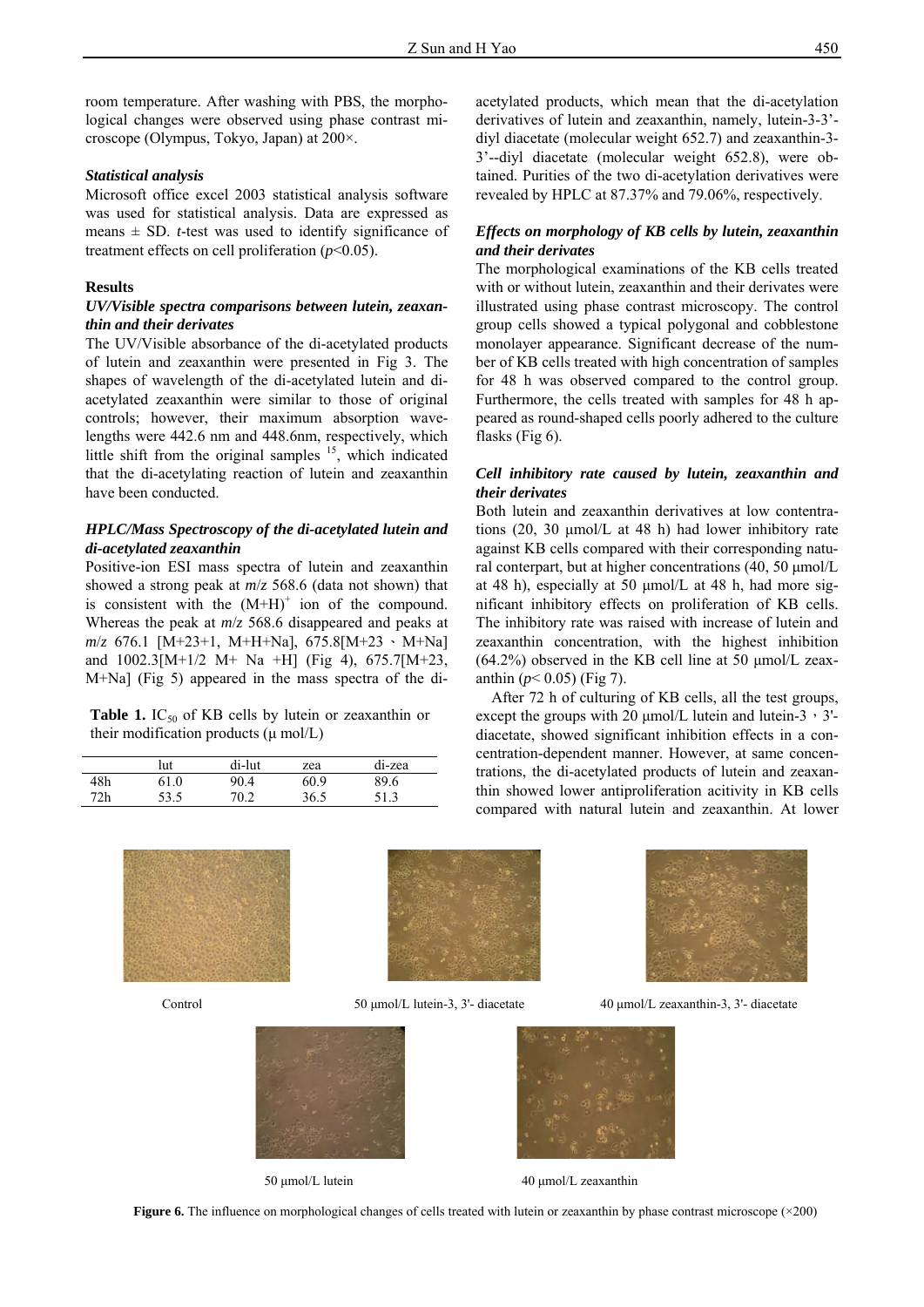

**Figure 7.** Effect of structure modification of lutein or zeaxanthin on their anti -proliferation activity



contiontration( $\mu$ mol/L)of lutein and cultrue time(h)

**Figure 8.** The influence of lutein stability on the proliferation of KB cell

concentrations, the di-acetylated products of lutein and

zeaxanthin did not exhibit significant difference in inhibitory effects on KB cell proliferation. In this study, only 50 μ mol/L zeanxanthin after 48 h, 72 h of culturing of KB cells or 50 μ mol/L lutein could significantly inhibit the proliferation of KB cells (*p*<0.05).

# *IC50 change of KB cells caused by lutein, zeaxanthin and their derivates*

Viability of KB cells exposed to lutein, zeaxanthin and their derivates for 48 h and 72 h decreased linearly with decrease in sample concentrations, and the  $IC_{50}$  values, calculated using the linear regression equation, were shown in Table 1. Results showed that sensitivity of samples on the KB cells was time-dependent, and the ranking order of cellular sensitivity towards the test tumor cells was: zeaxanthin > lutein > di-acetylated zeaxanthin > diacetylated lutein. The data indicated the  $IC_{50}$  value of lutein or zeaxanthin was lower than corresponding diacetylation products.

# *The influence of sample stability on the proliferation of KB cell*

Lutein and zeaxanthin are heat- unstable, and also light sensitive and easily oxidized therefore it is necessary to carry out each above-mentioned experiment with a fresh sample.

In the next experiment we used lutein and its diacetylated products, to turn an outcome, adopt to keep on development in the continuous development, add kind once to investigate the stability of the sample to the influence that the KB cell proliferation (Fig 8).

It was observed that at 37 °C and under  $5\%$  CO<sub>2</sub> conditions, the sample increased the influence of the free lutine most strongly. If a fresh sample was not used, after 72 hours,  $50 \mu$  mol/L of lutine reducing the KB cell rate will lower by 15.4 %, but the concentration of lutine di-acetate ester to repress the ratio of the KB cell will lower only by 6 %.

#### **Discussion**

Multiple conjugate double bonds exist in carotenoids, which confer specific biological characteristics on the family of carotenoids. On introduction of oxygenated groups including hydroxyl groups onto the six-element ring, however, ionone-ring-containing carotenoids gain stronger free radical scavenging capacity. Further investigations proved the significant dependence of antioxidative activity on the orientation of carotenoids within the cell membrane. Furthermore, the orientation of carotenoids depends on the molecular structure.<sup>16</sup> β-carotenoid is a kind of non-polar member of carotenoids, which occurs in the hydrophobic moiety of bi-layer lipid membrane in parallel to the membrane. When peroxidation is induced in the membrane surface, β-carotenoid has lower capturing efficiency towards chain transmitted free radicals.17 While introduction of hydroxyl groups into lutein or zeaxanthin makes the latter project through the bi-layer lipid membrane and vertically riveted onto the membrane surface <sup>18</sup>, so that their polar hydroxyl groups are located on both hydrophilic surfaces of the membrane to capture free radicals attacking the membrane surface with higher